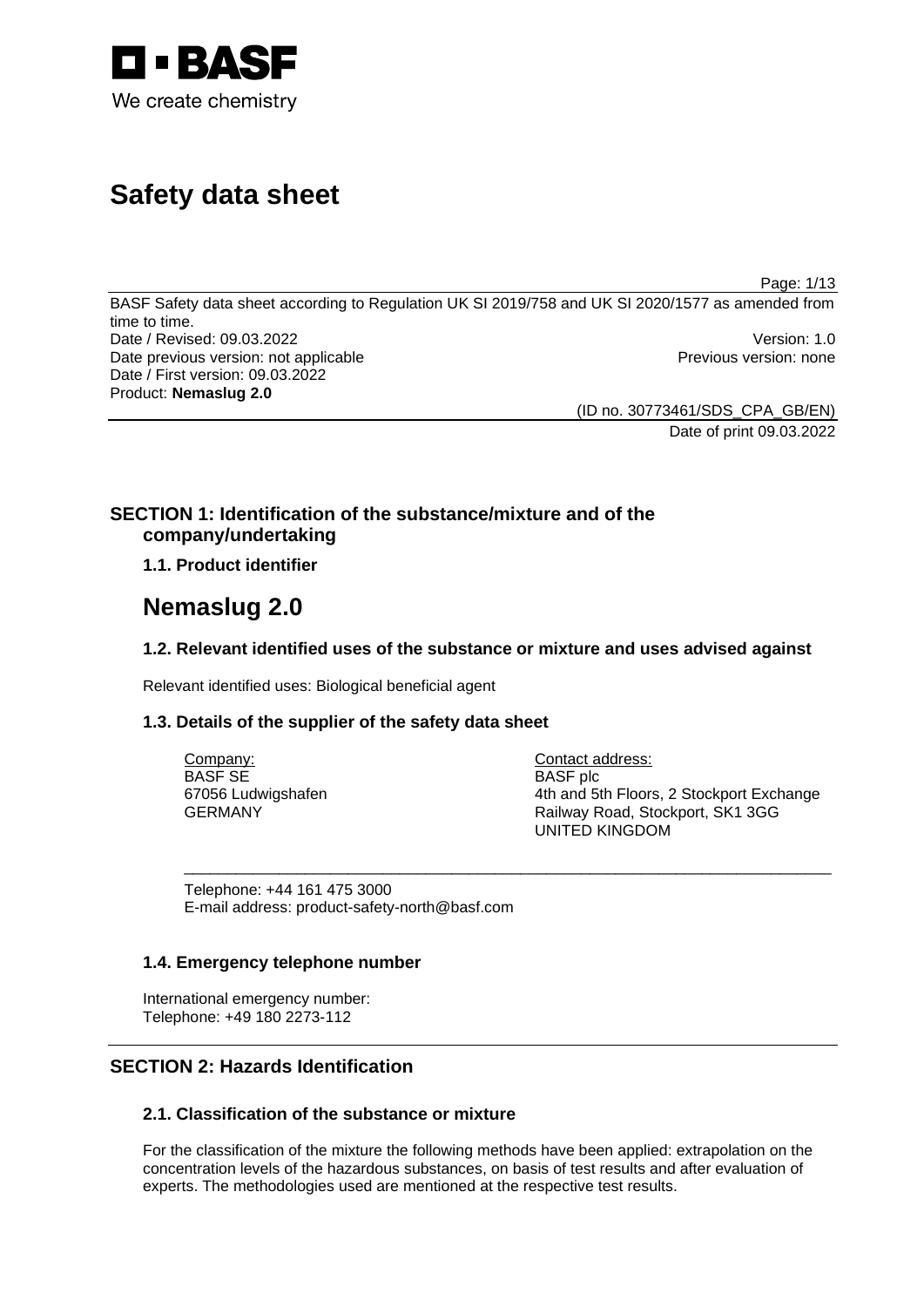BASF Safety data sheet according to Regulation UK SI 2019/758 and UK SI 2020/1577 as amended from time to time. Date / Revised: 09.03.2022 Version: 1.0 Date previous version: not applicable **Previous version: none** Previous version: none Date / First version: 09.03.2022 Product: **Nemaslug 2.0** 

(ID no. 30773461/SDS\_CPA\_GB/EN) Date of print 09.03.2022

Page: 2/13

### According to GB-CLP Regulations UK SI 2019/720 and UK SI 2020/1567

No need for classification according to GHS criteria for this product.

#### **2.2. Label elements**

Globally Harmonized System (GHS) in accordance with UK regulations.

Precautionary Statement:

| P <sub>101</sub> | If medical advice is needed, have product container or label at hand. |
|------------------|-----------------------------------------------------------------------|
| P <sub>102</sub> | Keep out of reach of children.                                        |
| P <sub>103</sub> | Read carefully and follow all instructions.                           |

### **2.3. Other hazards**

According to GB-CLP Regulations UK SI 2019/720 and UK SI 2020/1567

See section 12 - Results of PBT and vPvB assessment.

# **SECTION 3: Composition/Information on Ingredients**

### **3.1. Substances**

Not applicable

### **3.2. Mixtures**

Chemical nature

Contains: biological beneficial organism

Hazardous ingredients (GHS) According to GB-CLP Regulations UK SI 2019/720 and UK SI 2020/1567

Silicic acid, calcium salt Content (W/W): < 15 % CAS Number: 1344-95-2 EC-Number: 215-710-8 REACH registration number: 01- 2119427745-34

# **SECTION 4: First-Aid Measures**

**4.1. Description of first aid measures**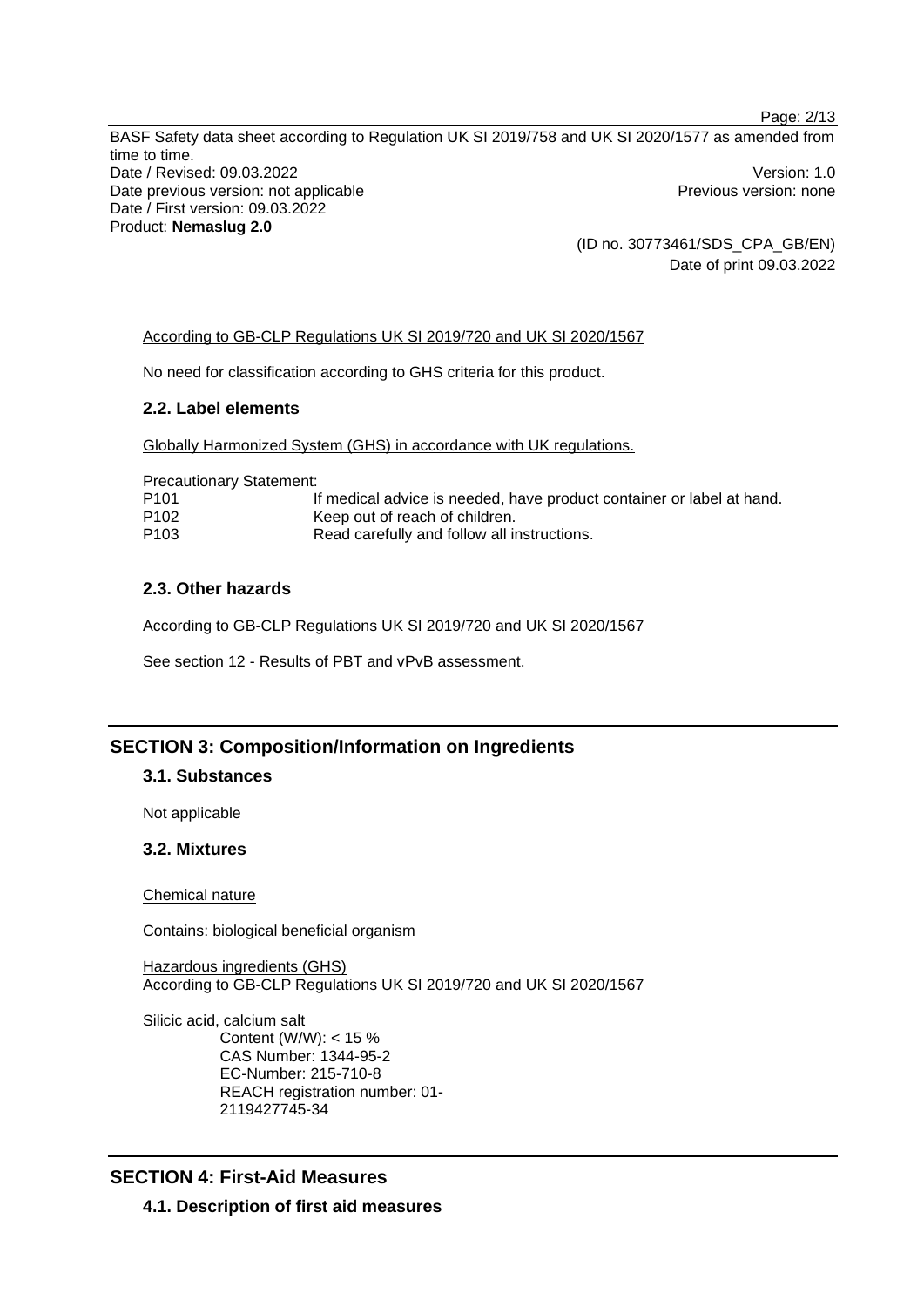BASF Safety data sheet according to Regulation UK SI 2019/758 and UK SI 2020/1577 as amended from time to time. Date / Revised: 09.03.2022 Version: 1.0 Date previous version: not applicable **Previous version: none** Previous version: none Date / First version: 09.03.2022 Product: **Nemaslug 2.0** 

(ID no. 30773461/SDS\_CPA\_GB/EN) Date of print 09.03.2022

Page: 3/13

Remove contaminated clothing.

Show container, label and/or safety data sheet to physician.

If inhaled: Keep patient calm, remove to fresh air.

On skin contact: Wash thoroughly with soap and water

On contact with eyes: Wash affected eyes for at least 15 minutes under running water with eyelids held open.

On ingestion: Rinse mouth and then drink 200-300 ml of water.

#### **4.2. Most important symptoms and effects, both acute and delayed**

Symptoms: Information, i.e. additional information on symptoms and effects may be included in the GHS labeling phrases available in Section 2 and in the Toxicological assessments available in Section 11., (Further) symptoms and / or effects are not known so far

#### **4.3. Indication of any immediate medical attention and special treatment needed**

Treatment: Symptomatic treatment (decontamination, vital functions).

# **SECTION 5: Fire-Fighting Measures**

**5.1. Extinguishing media** 

Suitable extinguishing media: water spray, dry powder, foam, carbon dioxide

#### **5.2. Special hazards arising from the substance or mixture**

Endangering substances: carbon monoxide, Carbon dioxide Advice: The substances/groups of substances mentioned can be released in case of fire.

#### **5.3. Advice for fire-fighters**

Special protective equipment: Wear self-contained breathing apparatus and chemical-protective clothing.

Further information:

Collect contaminated extinguishing water separately, do not allow to reach sewage or effluent systems. Dispose of fire debris and contaminated extinguishing water in accordance with official regulations. In case of fire and/or explosion do not breathe fumes. Keep containers cool by spraying with water if exposed to fire.

# **SECTION 6: Accidental Release Measures**

**6.1. Personal precautions, protective equipment and emergency procedures**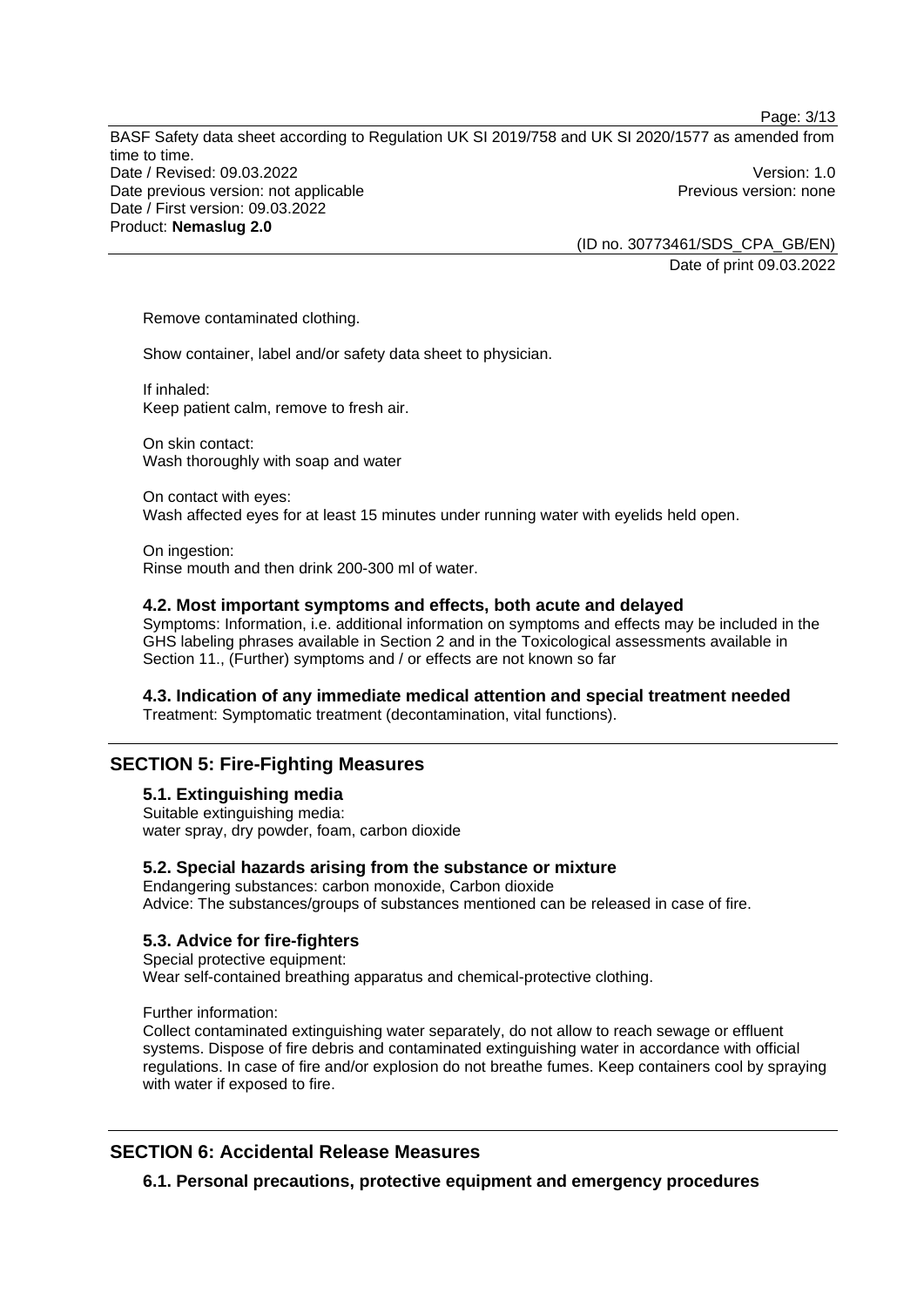Page: 4/13

BASF Safety data sheet according to Regulation UK SI 2019/758 and UK SI 2020/1577 as amended from time to time. Date / Revised: 09.03.2022 Version: 1.0 Date previous version: not applicable **Previous version: none** Previous version: none Date / First version: 09.03.2022 Product: **Nemaslug 2.0** 

(ID no. 30773461/SDS\_CPA\_GB/EN) Date of print 09.03.2022

Do not breathe vapour/spray. Use personal protective clothing. Avoid contact with the skin, eyes and clothing.

# **6.2. Environmental precautions**

Do not discharge into the subsoil/soil. Do not discharge into drains/surface waters/groundwater.

Do not allow contamination of public drains or surface or ground waters. Inform local water plc if spillage enters drains and the Environment Agency (England & Wales), the Scottish Environmental Protection Agency (Scotland), or the Environment and Heritage Service (Northern Ireland) if it enters surface or ground waters. Keep people and animals away.

### **6.3. Methods and material for containment and cleaning up**

For small amounts: Pick up with suitable absorbent material (e.g. sand, sawdust, general-purpose binder, kieselguhr).

For large amounts: Dike spillage. Pump off product.

Dispose of absorbed material in accordance with regulations. Collect waste in suitable containers, which can be labeled and sealed. Clean contaminated floors and objects thoroughly with water and detergents, observing environmental regulations.

#### **6.4. Reference to other sections**

Information regarding exposure controls/personal protection and disposal considerations can be found in section 8 and 13.

# **SECTION 7: Handling and Storage**

#### **7.1. Precautions for safe handling**

No special measures necessary if stored and handled correctly. Ensure thorough ventilation of stores and work areas. When using do not eat, drink or smoke. Hands and/or face should be washed before breaks and at the end of the shift.

Protection against fire and explosion:

No special precautions necessary. The substance/product is non-combustible. Product is not explosive.

#### **7.2. Conditions for safe storage, including any incompatibilities**

Further information on storage conditions: Keep away from heat. Protect from direct sunlight. Store protected against freezing.

Storage stability: Storage temperature: 2 - 5 °C If an expiry date is mentioned on the packaging/label this takes priority over the statements on storage duration in this safety data sheet.

Protect from temperatures below: 2 °C Changes in the properties of the product may occur if substance/product is stored below indicated temperature for extended periods of time.

Protect from temperatures above: 25 °C

Changes in the properties of the product may occur if substance/product is stored above indicated temperature for extended periods of time.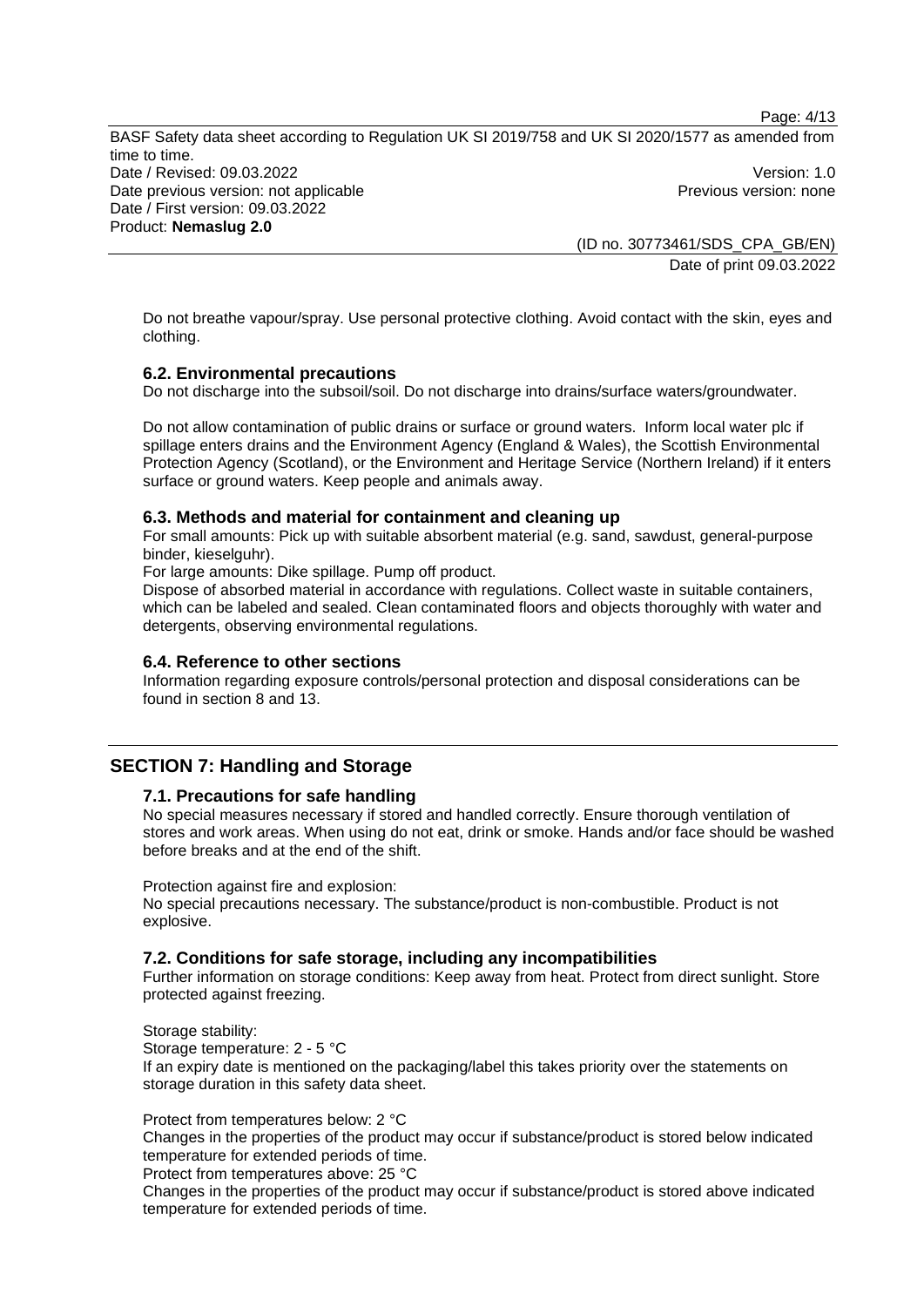Page: 5/13

BASF Safety data sheet according to Regulation UK SI 2019/758 and UK SI 2020/1577 as amended from time to time. Date / Revised: 09.03.2022 Version: 1.0 Date previous version: not applicable example and previous version: none Previous version: none Date / First version: 09.03.2022 Product: **Nemaslug 2.0** 

> (ID no. 30773461/SDS\_CPA\_GB/EN) Date of print 09.03.2022

# **7.3. Specific end use(s)**

For the relevant identified use(s) listed in Section 1 the advice mentioned in this section 7 is to be observed.

# **SECTION 8: Exposure Controls/Personal Protection**

# **8.1. Control parameters**

Components with occupational exposure limits

1344-95-2: Silicic acid, calcium salt TWA value 10 mg/m3 (WEL/EH 40 (UK)), Inhalable dust TWA value 4 mg/m3 (WEL/EH 40 (UK)), Respirable dust

Refer to the current edition of HSE Guidance Note EH40 Occupational Exposure Limits (United Kingdom). For normal use and handling refer to the product label/leaflet.

# **8.2. Exposure controls**

Personal protective equipment

Respiratory protection: Respiratory protection not required.

Hand protection:

Suitable chemical resistant safety gloves (EN ISO 374-1) also with prolonged, direct contact (Recommended: Protective index 6, corresponding > 480 minutes of permeation time according to EN ISO 374-1): E.g. nitrile rubber (0.4 mm), chloroprene rubber (0.5 mm), butyl rubber (0.7 mm) etc.

Eye protection: Safety glasses with side-shields (frame goggles) (e.g. EN 166)

Body protection:

Body protection must be chosen depending on activity and possible exposure, e.g. apron, protecting boots, chemical-protection suit (according to EN 14605 in case of splashes or EN ISO 13982 in case of dust).

#### General safety and hygiene measures

The statements on personal protective equipment in the instructions for use apply when handling crop-protection agents in final-consumer packing. Wearing of closed work clothing is recommended. Store work clothing separately.

# **SECTION 9: Physical and Chemical Properties**

**9.1. Information on basic physical and chemical properties**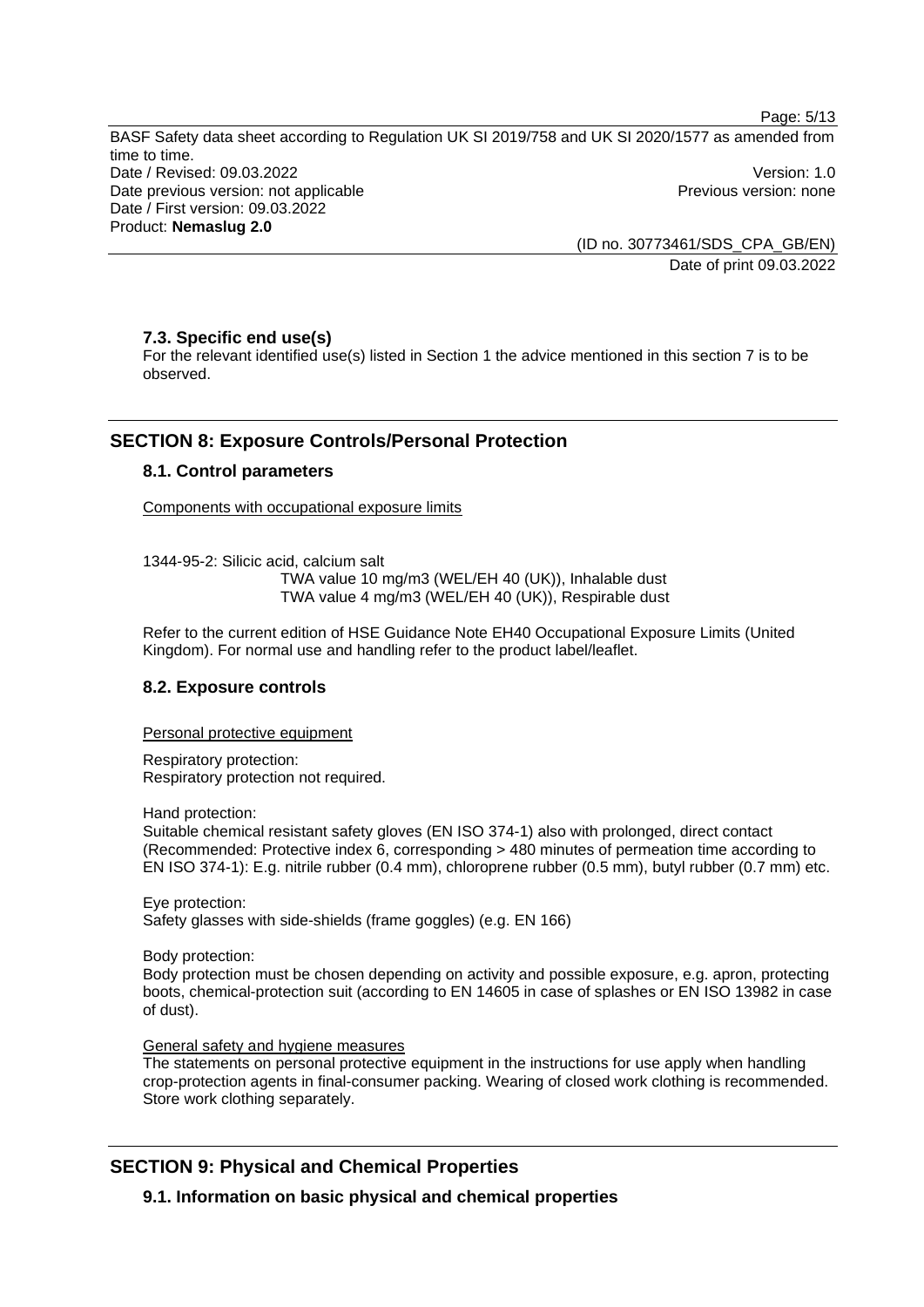Page: 6/13

BASF Safety data sheet according to Regulation UK SI 2019/758 and UK SI 2020/1577 as amended from time to time. Date / Revised: 09.03.2022 Version: 1.0 Date previous version: not applicable **Previous version: none** Previous version: none Date / First version: 09.03.2022 Product: **Nemaslug 2.0** 

(ID no. 30773461/SDS\_CPA\_GB/EN) Date of print 09.03.2022

| Form:                          | liquid                                                                             |
|--------------------------------|------------------------------------------------------------------------------------|
| Colour:                        | brown                                                                              |
| Odour:                         | characteristic                                                                     |
| Odour threshold:               |                                                                                    |
|                                | Not determined due to potential                                                    |
|                                | health hazard by inhalation.                                                       |
| pH value:                      | approx. $5 - 7$                                                                    |
|                                | (20 °C)                                                                            |
| Melting point:                 |                                                                                    |
|                                | The product has not been tested.                                                   |
| Boiling point:                 |                                                                                    |
|                                | The product has not been tested.                                                   |
| Flash point:                   |                                                                                    |
|                                | Non-flammable.                                                                     |
| Evaporation rate:              |                                                                                    |
|                                | not applicable                                                                     |
| Flammability:                  | not applicable                                                                     |
| Lower explosion limit:         |                                                                                    |
|                                | As a result of our experience with this                                            |
|                                | product and our knowledge of its                                                   |
|                                | composition we do not expect any                                                   |
|                                | hazard as long as the product is used                                              |
|                                | appropriately and in accordance with                                               |
|                                | the intended use.                                                                  |
| Upper explosion limit:         |                                                                                    |
|                                | As a result of our experience with this                                            |
|                                | product and our knowledge of its                                                   |
|                                | composition we do not expect any                                                   |
|                                | hazard as long as the product is used                                              |
|                                | appropriately and in accordance with                                               |
|                                | the intended use.                                                                  |
| Ignition temperature:          |                                                                                    |
|                                | Based on the water content the                                                     |
|                                | product does not ignite.                                                           |
| Vapour pressure:               | approx. 23 hPa                                                                     |
|                                | (20 °C)                                                                            |
|                                | Information applies to the solvent.                                                |
| Density:                       | approx. 1.0 g/cm3                                                                  |
|                                | (20 °C)                                                                            |
| Relative vapour density (air): |                                                                                    |
|                                | not applicable                                                                     |
| Solubility in water:           | dispersible                                                                        |
|                                | (20 °C)                                                                            |
|                                | Partitioning coefficient n-octanol/water (log Kow):                                |
|                                | not applicable                                                                     |
| Thermal decomposition:         |                                                                                    |
|                                | No decomposition if stored and handled as prescribed/indicated.<br>approx. 1 mPa.s |
| Viscosity, dynamic:            |                                                                                    |
| Explosion hazard:              | (20 °C)<br>not explosive                                                           |
|                                |                                                                                    |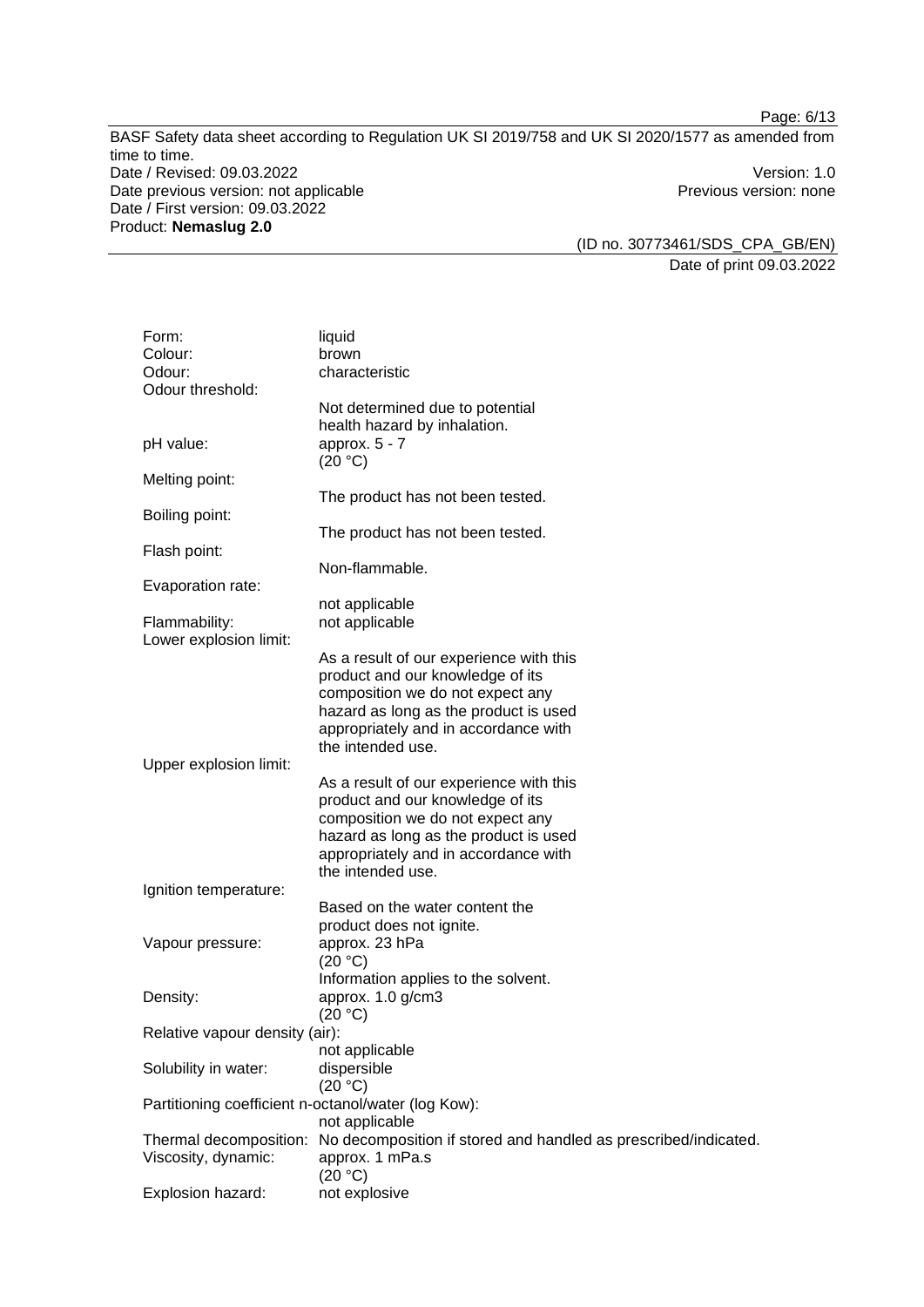BASF Safety data sheet according to Regulation UK SI 2019/758 and UK SI 2020/1577 as amended from time to time. Date / Revised: 09.03.2022 Version: 1.0 Date previous version: not applicable **Previous version: none** Previous version: none Date / First version: 09.03.2022 Product: **Nemaslug 2.0** 

(ID no. 30773461/SDS\_CPA\_GB/EN) Date of print 09.03.2022

Page: 7/13

Fire promoting properties: Based on its structural properties the product is not classified as oxidizing.

# **9.2. Other information**

Other Information: If necessary, information on other physical and chemical parameters is indicated in this section.

# **SECTION 10: Stability and Reactivity**

#### **10.1. Reactivity**

No hazardous reactions if stored and handled as prescribed/indicated.

#### **10.2. Chemical stability**

The product is stable if stored and handled as prescribed/indicated.

### **10.3. Possibility of hazardous reactions**

No hazardous reactions if stored and handled as prescribed/indicated.

#### **10.4. Conditions to avoid**

See SDS section 7 - Handling and storage.

### **10.5. Incompatible materials**

Substances to avoid: strong acids, strong bases, strong oxidizing agents

#### **10.6. Hazardous decomposition products**

Hazardous decomposition products: No hazardous decomposition products if stored and handled as prescribed/indicated.

# **SECTION 11: Toxicological Information**

#### **11.1. Information on toxicological effects**

#### Acute toxicity

Assessment of acute toxicity:

The product has not been tested. The statement has been derived from the properties of the individual components. Virtually nontoxic after a single ingestion. Virtually nontoxic after a single skin contact. Virtually nontoxic by inhalation.

### Irritation

Assessment of irritating effects:

The product has not been tested. The statement has been derived from the properties of the individual components. Not irritating to the skin. Not irritating to the eyes.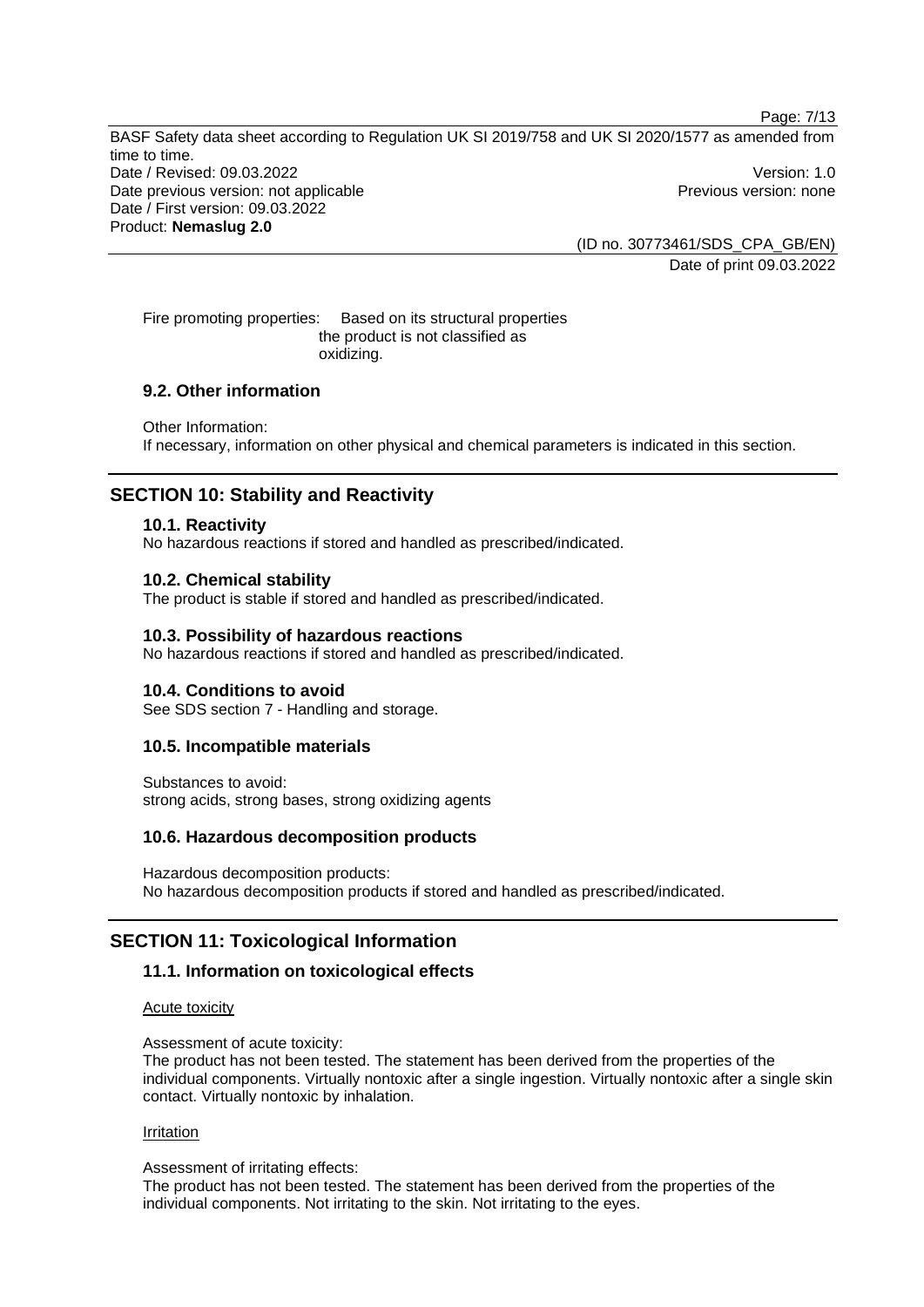Page: 8/13

BASF Safety data sheet according to Regulation UK SI 2019/758 and UK SI 2020/1577 as amended from time to time. Date / Revised: 09.03.2022 Version: 1.0 Date previous version: not applicable example and previous version: none Previous version: none Date / First version: 09.03.2022 Product: **Nemaslug 2.0** 

(ID no. 30773461/SDS\_CPA\_GB/EN) Date of print 09.03.2022

#### Respiratory/Skin sensitization

Assessment of sensitization:

The product has not been tested. The statement has been derived from the properties of the individual components. There is no evidence of a skin-sensitizing potential.

#### Germ cell mutagenicity

Assessment of mutagenicity:

The product has not been tested. The statement has been derived from the properties of the individual components. Mutagenicity tests revealed no genotoxic potential.

#### **Carcinogenicity**

Assessment of carcinogenicity:

The product has not been tested. The statement has been derived from the properties of the individual components. The results of various animal studies gave no indication of a carcinogenic effect.

#### Reproductive toxicity

Assessment of reproduction toxicity:

The product has not been tested. The statement has been derived from the properties of the individual components. The results of animal studies gave no indication of a fertility impairing effect.

#### Developmental toxicity

#### Assessment of teratogenicity:

The product has not been tested. The statement has been derived from the properties of the individual components. Animal studies gave no indication of a developmental toxic effect at doses that were not toxic to the parental animals.

#### Specific target organ toxicity (single exposure)

#### Assessment of STOT single:

Based on the available information there is no specific target organ toxicity to be expected after a single exposure.

Remarks: The product has not been tested. The statement has been derived from the properties of the individual components.

#### Repeated dose toxicity and Specific target organ toxicity (repeated exposure)

### Assessment of repeated dose toxicity:

The product has not been tested. The statement has been derived from the properties of the individual components. No substance-specific organtoxicity was observed after repeated administration to animals.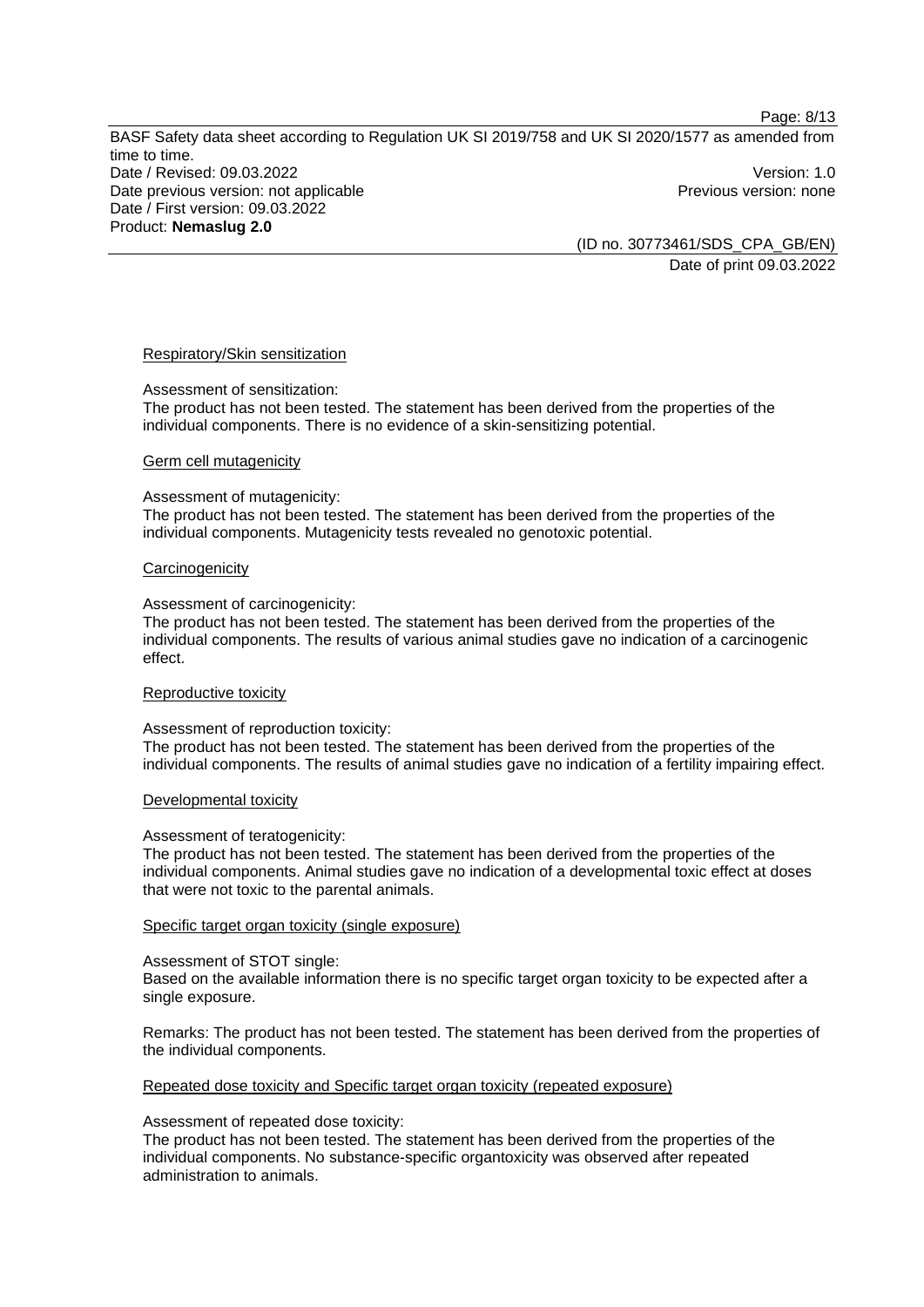BASF Safety data sheet according to Regulation UK SI 2019/758 and UK SI 2020/1577 as amended from time to time. Date / Revised: 09.03.2022 Version: 1.0 Date previous version: not applicable example and previous version: none Previous version: none Date / First version: 09.03.2022 Product: **Nemaslug 2.0** 

(ID no. 30773461/SDS\_CPA\_GB/EN) Date of print 09.03.2022

Page: 9/13

#### Aspiration hazard

The product has not been tested. The statement has been derived from the properties of the individual components. No aspiration hazard expected.

Other relevant toxicity information

Misuse can be harmful to health.

# **SECTION 12: Ecological Information**

### **12.1. Toxicity**

Assessment of aquatic toxicity:

There is a high probability that the product is not acutely harmful to aquatic organisms. The product has not been tested. The statement has been derived from the properties of the individual components.

# **12.2. Persistence and degradability**

Assessment biodegradation and elimination (H2O): not applicable

#### **12.3. Bioaccumulative potential**

Bioaccumulation potential: not applicable

#### **12.4. Mobility in soil**

Assessment transport between environmental compartments: Adsorption in soil: not applicable

### **12.5. Results of PBT and vPvB assessment**

The product does not contain a substance fulfilling the PBT (persistent/bioaccumulative/toxic) criteria or the vPvB (very persistent/very bioaccumulative) criteria.

#### **12.6. Other adverse effects**

The product does not contain substances that are listed in Regulation (EC) 1005/2009 on substances that deplete the ozone layer.

### **12.7. Additional information**

Other ecotoxicological advice: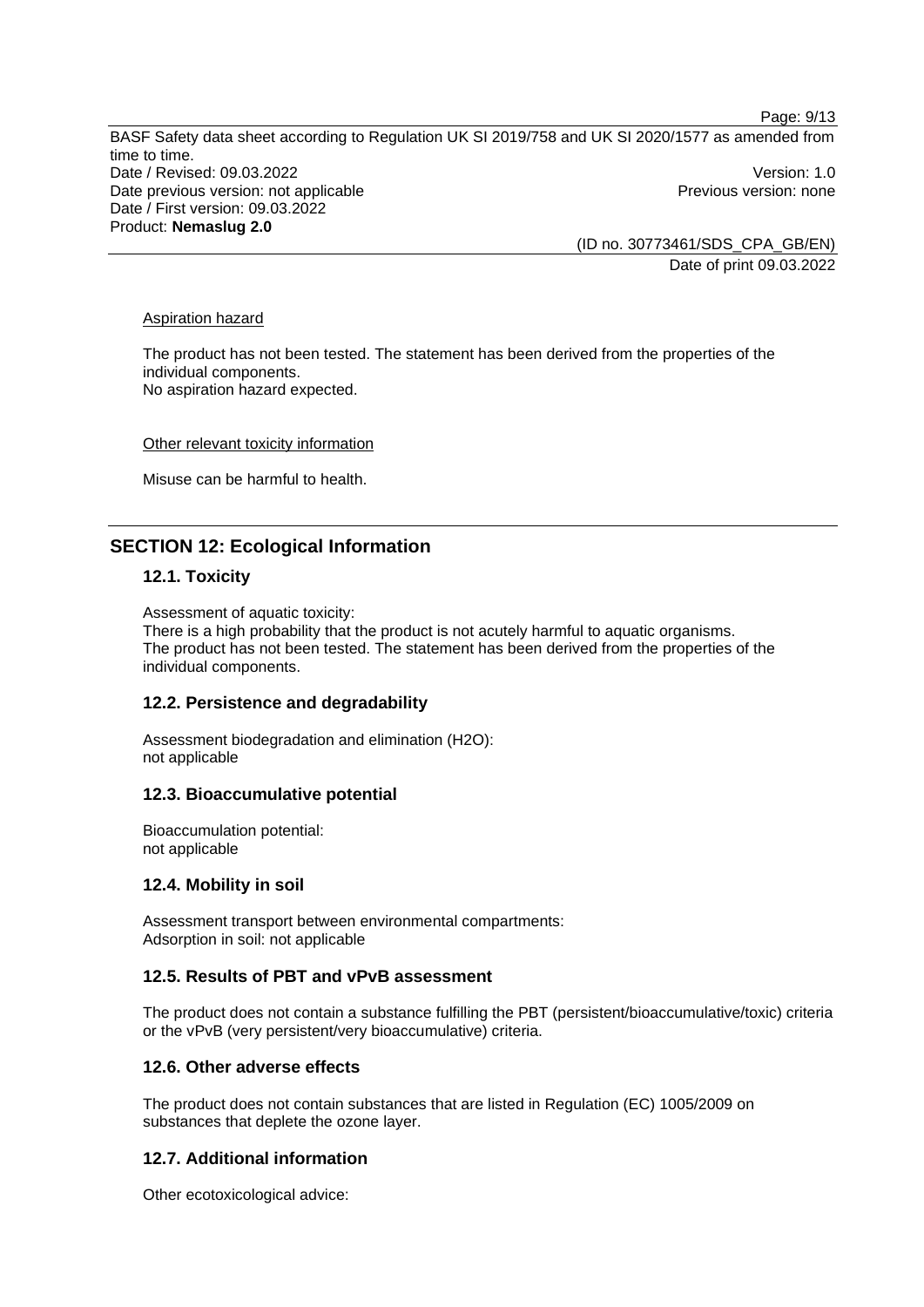Page: 10/13 BASF Safety data sheet according to Regulation UK SI 2019/758 and UK SI 2020/1577 as amended from time to time. Date / Revised: 09.03.2022 Version: 1.0 Date previous version: not applicable **Previous version: none** Previous version: none Date / First version: 09.03.2022 Product: **Nemaslug 2.0** 

(ID no. 30773461/SDS\_CPA\_GB/EN) Date of print 09.03.2022

Do not discharge product into the environment without control.

# **SECTION 13: Disposal Considerations**

### **13.1. Waste treatment methods**

Must be disposed of or incinerated in accordance with local regulations.

The UK Environmental Protection (Duty of Care) Regulations (EP) and amendments should be noted (United Kingdom).

Contaminated packaging:

Contaminated packaging should be emptied as far as possible and disposed of in the same manner as the substance/product.

# **SECTION 14: Transport Information**

### **Land transport**

#### ADR

| UN number or ID number:     | Not classified as a dangerous good under transport regulations |
|-----------------------------|----------------------------------------------------------------|
| UN proper shipping name:    | Not applicable                                                 |
| Transport hazard class(es): | Not applicable                                                 |
| Packing group:              | Not applicable                                                 |
| Environmental hazards:      | Not applicable                                                 |
| Special precautions for     | Not applicable                                                 |
| user                        | None known                                                     |
| <b>RID</b>                  |                                                                |
| UN number or ID number:     | Not classified as a dangerous good under transport regulations |
| UN proper shipping name:    | Not applicable                                                 |
| Transport hazard class(es): | Not applicable                                                 |
| Packing group:              | Not applicable                                                 |
| Environmental hazards:      | Not applicable                                                 |
| Special precautions for     | Not applicable                                                 |
| user                        | None known                                                     |

#### **Inland waterway transport**  ADN

Not classified as a dangerous good under transport regulations UN number or ID number: Not applicable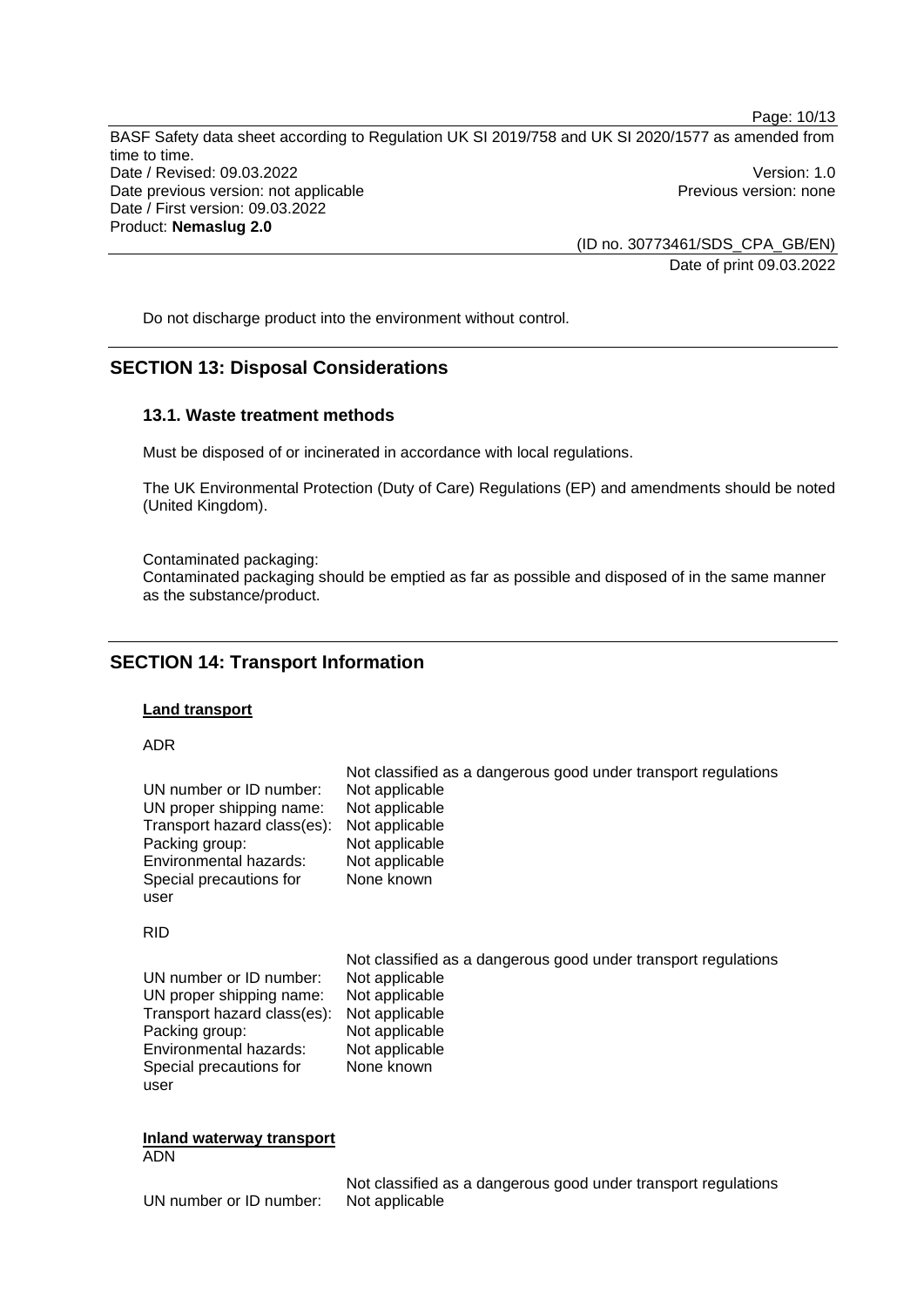Page: 11/13

BASF Safety data sheet according to Regulation UK SI 2019/758 and UK SI 2020/1577 as amended from time to time. Date / Revised: 09.03.2022 Version: 1.0 Date previous version: not applicable **Previous version: none** Previous version: none Date / First version: 09.03.2022 Product: **Nemaslug 2.0** 

(ID no. 30773461/SDS\_CPA\_GB/EN) Date of print 09.03.2022

UN proper shipping name: Not applicable Transport hazard class(es): Not applicable<br>Packing group: Not applicable Packing group: Environmental hazards: Not applicable Special precautions for user: None known

Transport in inland waterway vessel Not evaluated

# **Sea transport**

### IMDG

UN number or ID number: Not applicable UN proper shipping name: Not applicable Transport hazard class(es): Not applicable Packing group: Not applicable<br>
Environmental hazards: Not applicable Environmental hazards: Special precautions for user None known

Not classified as a dangerous good under transport regulations

# **Air transport**

# IATA/ICAO

|                                            | Not classified as a dangerous good under transport regulations |
|--------------------------------------------|----------------------------------------------------------------|
| UN number or ID number:                    | Not applicable                                                 |
| UN proper shipping name:                   | Not applicable                                                 |
| Transport hazard class(es): Not applicable |                                                                |
| Packing group:                             | Not applicable                                                 |
| Environmental hazards:                     | Not applicable                                                 |
| Special precautions for                    | None known                                                     |
| user                                       |                                                                |

# **14.1. UN number or ID number**

See corresponding entries for "UN number or ID number" for the respective regulations in the tables above.

# **14.2. UN proper shipping name**

See corresponding entries for "UN proper shipping name" for the respective regulations in the tables above.

# **14.3. Transport hazard class(es)**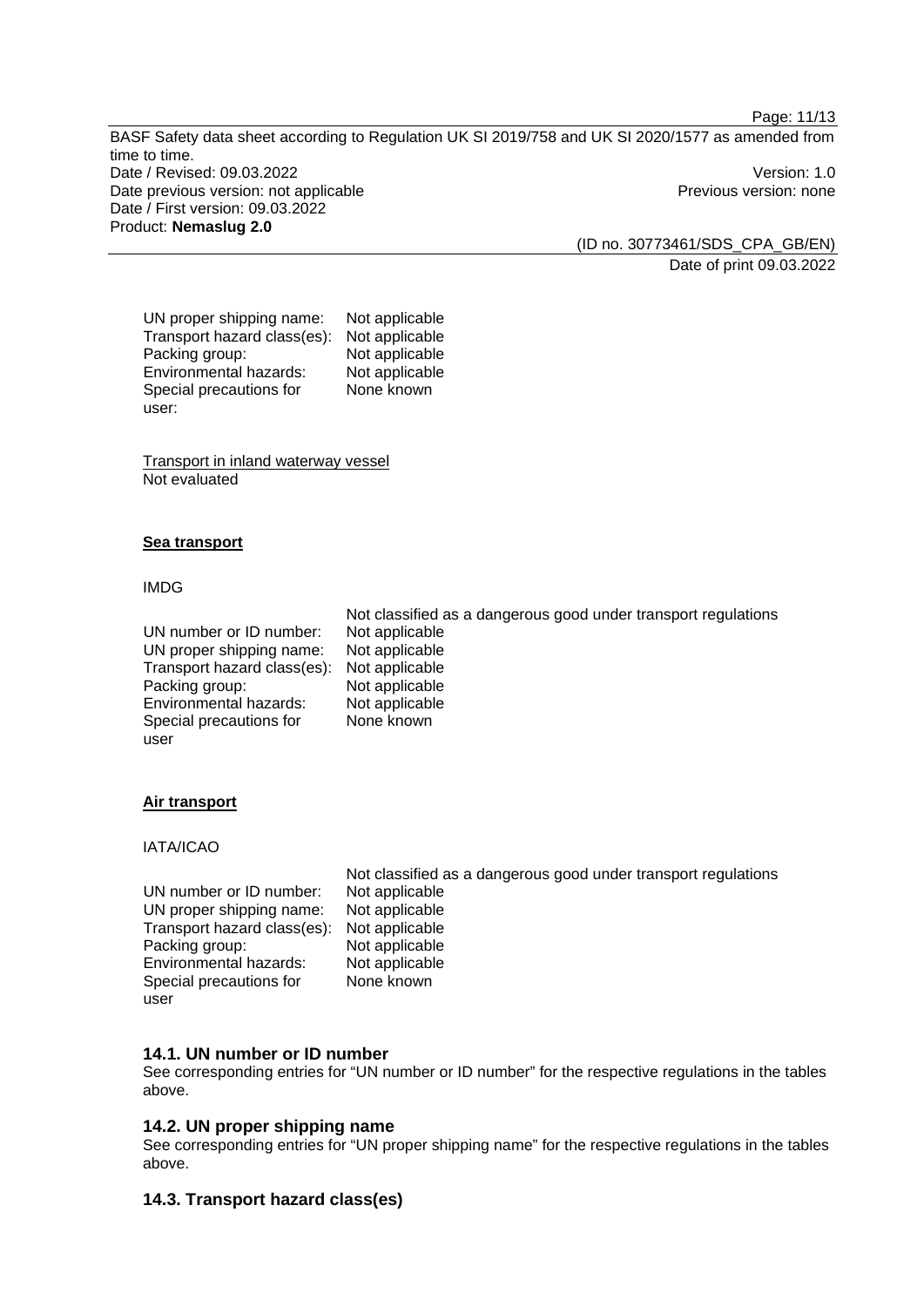Page: 12/13 BASF Safety data sheet according to Regulation UK SI 2019/758 and UK SI 2020/1577 as amended from

time to time. Date / Revised: 09.03.2022 Version: 1.0 Date previous version: not applicable **Previous version: none** Previous version: none Date / First version: 09.03.2022 Product: **Nemaslug 2.0** 

(ID no. 30773461/SDS\_CPA\_GB/EN) Date of print 09.03.2022

See corresponding entries for "Transport hazard class(es)" for the respective regulations in the tables above.

# **14.4. Packing group**

See corresponding entries for "Packing group" for the respective regulations in the tables above.

### **14.5. Environmental hazards**

See corresponding entries for "Environmental hazards" for the respective regulations in the tables above.

### **14.6. Special precautions for user**

See corresponding entries for "Special precautions for user" for the respective regulations in the tables above.

# **14.7. Maritime transport in bulk according to IMO instruments**

Maritime transport in bulk is not intended.

# **SECTION 15: Regulatory Information**

# **15.1. Safety, health and environmental regulations/legislation specific for the substance or mixture**

If other regulatory information applies that is not already provided elsewhere in this safety data sheet, then it is described in this subsection.

The data should be considered when making any assessment under the Control of Substances Hazardous to Health Regulations (COSHH), and related guidance, for example, 'COSHH Essentials' (United Kingdom).

#### **15.2. Chemical Safety Assessment**

Advice on product handling can be found in sections 7 and 8 of this safety data sheet.

# **SECTION 16: Other Information**

For proper and safe use of this product, please refer to the approval conditions laid down on the product label.

### Abbreviations

ADR = The European Agreement concerning the International Carriage of Dangerous Goods by Road. ADN = The European Agreement concerning the International Carriage of Dangerous Goods by Inland waterways. ATE = Acute Toxicity Estimates. CAO = Cargo Aircraft Only. CAS = Chemical Abstract Service. CLP = Classification, Labelling and Packaging of substances and mixtures. DIN = German national organization for standardization. DNEL = Derived No Effect Level. EC50 = Effective concentration median for 50% of the population.  $EC = European$  Community.  $EN = European$  Standards. IARC = International Agency for Research on Cancer. IATA = International Air Transport Association. IBC-Code = Intermediate Bulk Container code. IMDG = International Maritime Dangerous Goods Code.